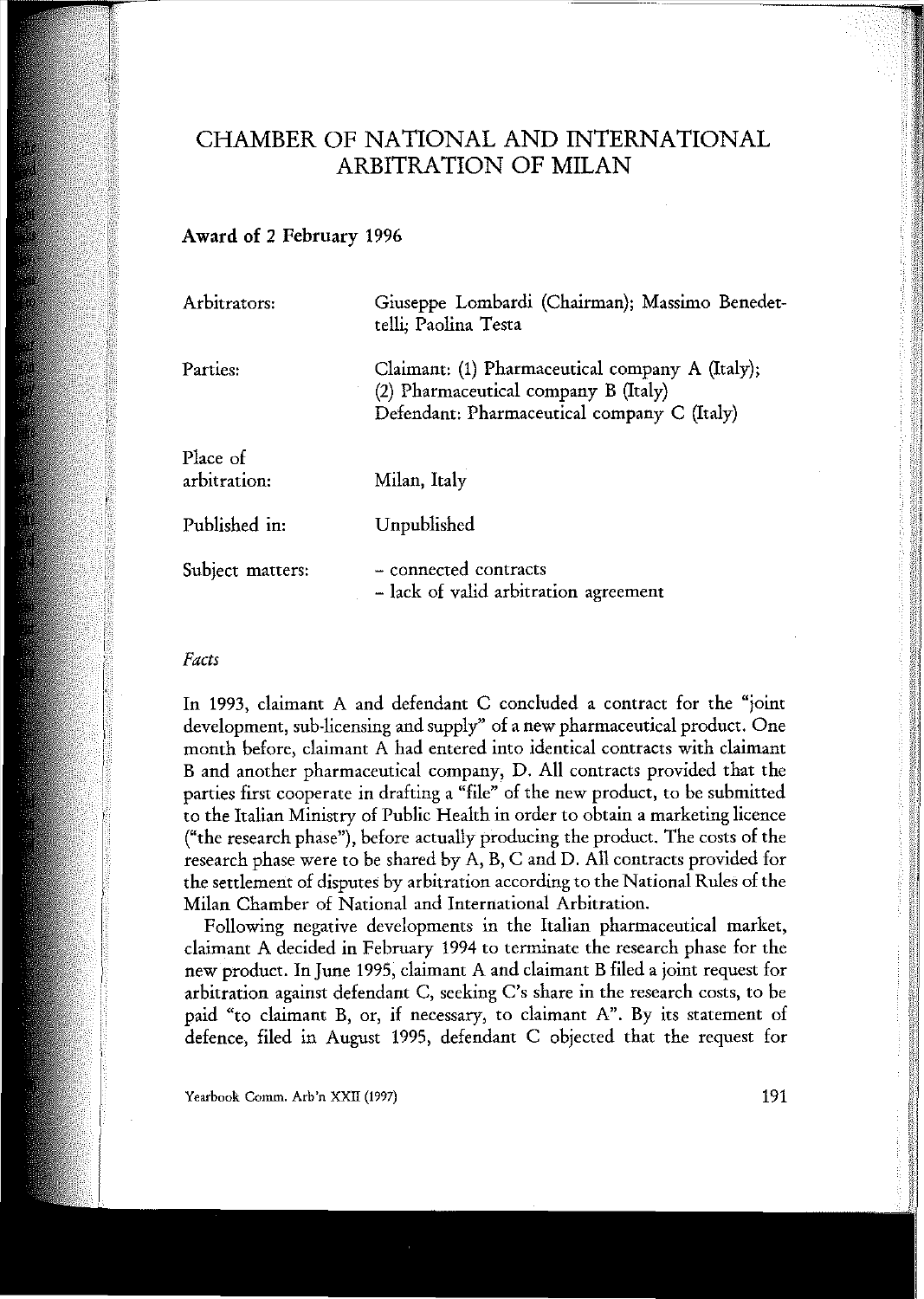## ARBITRAL AWARDS

arbitration was inadmissible, in so far as it concerned B's claim, for lack of a valid arbitration agreement. It also filed a counterclaim, seeking compensation **for its research expenses.**

Defendant C's preliminary objection of lack of jurisdiction was dealt with by the arbitrators at the first hearing, in October 1995. The arbitrators requested claimant A and claimant B to clarify their position as to their joint claim, and defendant C to submit further arguments concerning its objection. By a statement filed in November 1995, claimant A and claimant B declared that *each* of *them separately* sought the amount at issue from defendant C; in December 1995, C reiterated that it did not accept the arbitration proceedings with respect to the claim by claimant B, and requested the arbitrators to render a preliminary decision that there was no valid arbitration agreement between Band C.

The arbitral tribunal, deciding on the preliminary objection, found that it had no jurisdiction over the dispute between claimant B and defendant C, for lack of a valid arbitration agreement.<sup>1</sup>

#### *Exeerpt*

[1] "The Arbitrai Tribunal notes at the outset that claimant B is not a party to the joint development, sub-licensing and supply contract concluded by claimant A and defendant C [in 1993], on which contract, submitted by both parties as Annex l, the present arbitration is based. There is no document before us showing that ali parties to the present arbitration intended that the effect of the arbitration clause [in the said contract] be extended to claimant B. Hence, B has neither signed nor otherwise entered into the arbitration clause. [2] "Nor can we share the appealing opinion of counse1 for A and B ... that the three contracts - A/B, A/D and A/C - constitute one multilateral relationship. Leaving aside the fact that the contract at issue  $(A/C)$  was concluded more than one month after the conclusion of the first two contracts (A/B and A/D), it must be noted that the three contracts have been concluded by *diffirent parties.* This rules out, in the present case, the existence of one single multilateral contract. It is true that jurisprudenee holds that several **contracts, also when they are not concluded at the same time, can eonstitute ane single contrae!. However, this jurisprudence also c1arifies that 'we ean** speak of a single contract or, more generica11y, a single relationship (as in the case of several structura11y distinct but functiona11y connected relationships),

**<sup>1.</sup> By an award on the merits, rendered on 28 October 1996, the arbitraI tribunal dismissed claimant A's claim against defendant C and granted C's counterclaim.**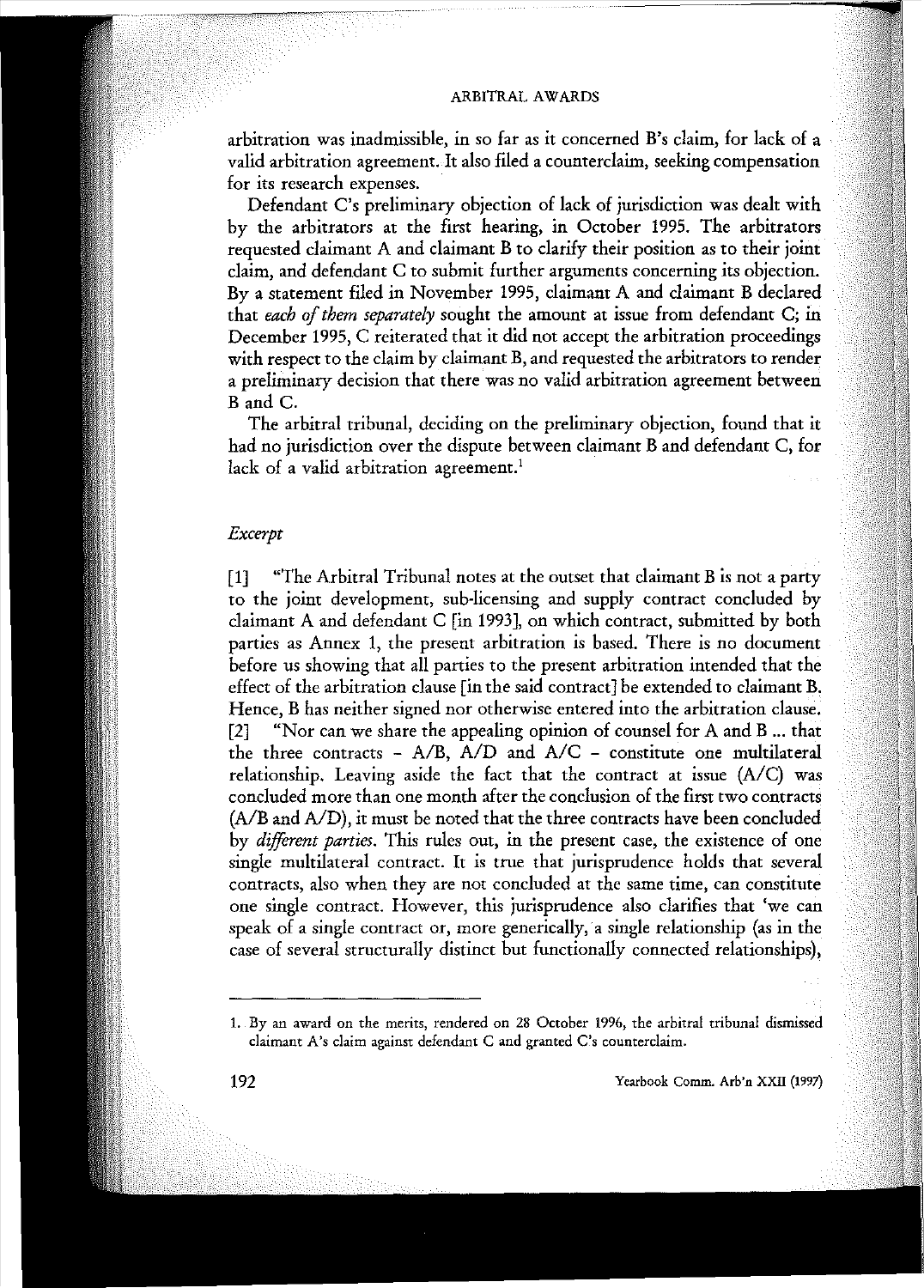# ITALY, MILAN CHAMBER OF NATIONAL & INTERNATIONAL ARBITRATION

only when the [legai] form in which the originai contractual parties elect to express their interest fits into a context in which these parties, and they alone, are the main characters. If, on the contrary, that context either has a broader scope from the beginning or becomes broader during the contractual performance, involving parties to other, independent relationships, we do not speak of a single contract (or relationship), but of a plurality of contracts which are objectively and subjectively distinct.<sup>22</sup> Hence, since the three contracts were originally concluded by *different* parties, this is per se an indication of a plurality of contracts, which cannot in any way be seen as a single contract.

[3] "Nor does the Tribunal deem that it should adhere to the opinion expressed by claimant A and claimant B, that the legislator implicitly allowed, by Law no. 25 of 1994, that the provisions in the Code of Civil Procedure on litisconsortium and the intervention by a third party in [court] proceedings be applied by analogy to arbitration. In the light of the doctrinal debate on this issue, which has been mentioned by A and B themselves, the fact that the legislator omitted to provide for these means in arbitration, while allowing third party opposition, leads us to hold that the 1994 legislator intended to grant to a third party only the [post-award] legaI remedy of third party opposition. Thereby, the legislator affirmed the traditional principle that arbitrai proceedings may not be extended to non-parties to the arbitration **agreement.<sup>J</sup>**

[4] "It is true that, in the present case, the contract between A and B also **contains an arbitration agreement wruch is analogous to the agreement in the** contract at issue [A/C]. However, the former agreement binds A and B only, and it does not allow ns to extend the effect of the separate arbitration agreement binding A and C, which was not signed by B, to B. Claimant B conld only participate in the present arbitration if ali the parties agreed thereto, $4$  whereas C explicitly disagrees.

[5] "Further, the Tribunal does not agree with the arguments submitted by daimant A and claimant B in order to jnstify the standing of B in the present arbitration. As to the argument that B is the mandator of A and, as such, may

**Yearbook Comm. Arb'n xxn (1997)** 193

**<sup>2.</sup> The Arbitrai Tribuna! referred to a decision by the Italian Supreme Court of 20 January 1978** no. 260.

**<sup>3.</sup> "See Carnaeini, 'Arbitrato rituale'. in** *Novissimo Digesto Italiano,* **VoI. I, 2, p. 895 et seq.; A. Piergrossi, <Tutela del terzo nell'arbitrato', in** *Studi in onore di Liebman,* **VoI. IV, p. 2570 et seq.; Italian Supreme Court, 11 February 1988 no. 1465. which reasons thar 'participation in the proceedings before the arbitrators illust be deemed ... precluded tO the third who is nor a party to the arbitration agreement, by which agreement the parties defme the subjective and objective scope of the proceedings ...o."**

**<sup>4.</sup> "See Carnacini, op. cit., p. 896."**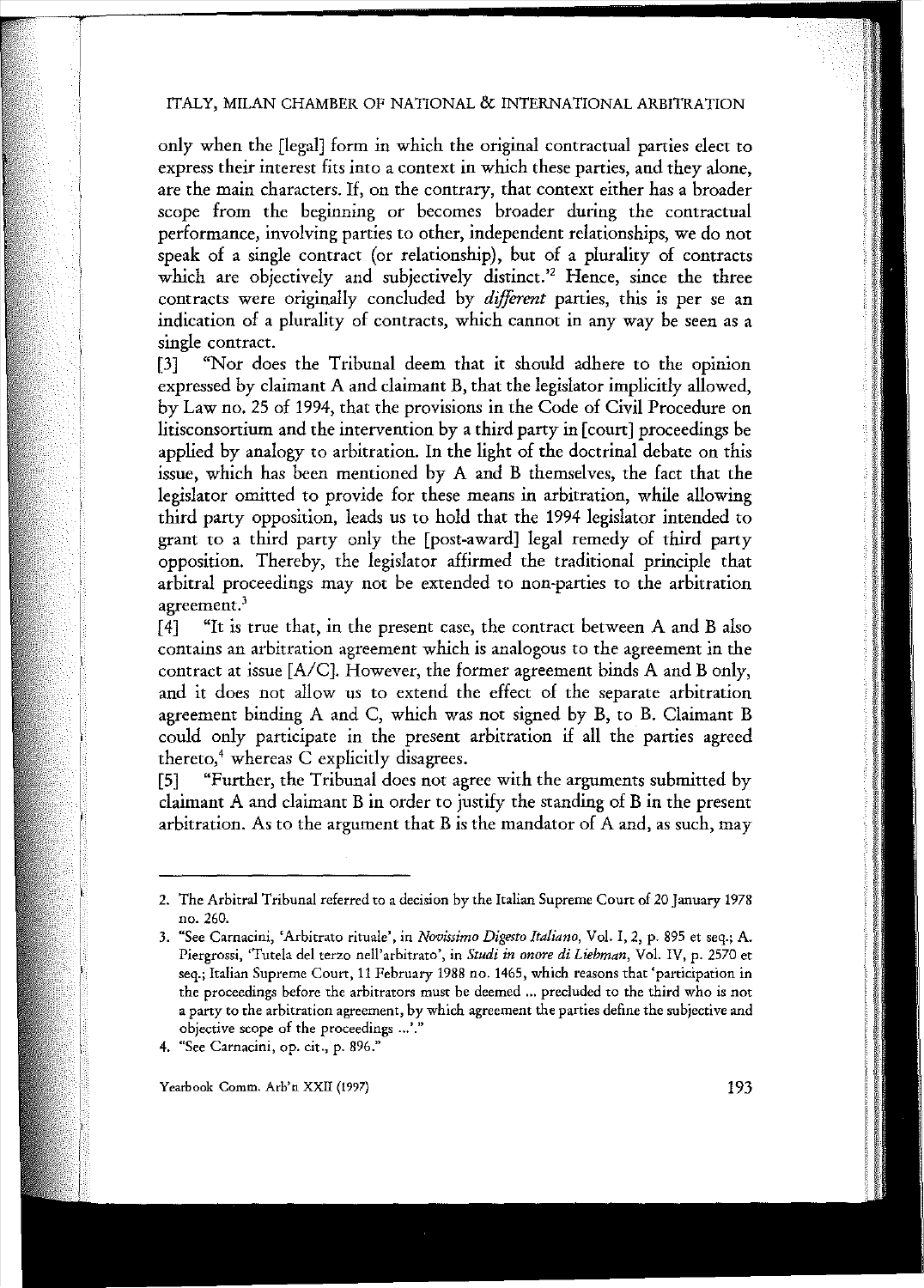participate in the present proceedings according to Art. 1705(2)  $CC<sup>5</sup>$  we note first of all, that this argument was raised only in the final statement ... and leaving aside any consideration as to the existence of such a mandate in contradicts the manner in which the claims have been filed by claimant A and claimant B. A and B were explicitly invited by the Arbitral Tribunal to explain how the claims in their request for arbitration referred to both of them, and they explained ... that they filed these claims in arbitration *separately*. Thereby. they referred to the autonomous standing of each company in the arbitration. rather than to the standing of a mandator and/or mandatary. Also, the claims themselves are expressed in a manner which cannot be easily reconciled with an alleged mandate without representation between A and B. Both companies requested [the arbitrators] that defendant C be directed to pay the sum claimed 'to claimant B or, if necessary, to claimant A'. It is beyond doubt that, relationship where the mandator is not mentioned, the [debtor] can only pay in the first place to the mandatary. The manner [in which the parties expressed their claims] does not support the allegation of the existence of a mandate. [6] "In any case, a decisive consideration [on this issue] is that, since Art. 1705 CC, on which counsel for A and B relies, explicitly concerns a mandate **without representation, an arbitration clause in the contraet between a** party and the mandatary, where the mandator is not mentioned at all, cannot be the basis on which the mandator brings a claim against the third party in arbitration, taking into account the above-mentioned principle that only the parties who have signed the arbitration agreement may participate in the **arbitration.**

[7] "As to the allegation that the contract between A and C is a contract in favour of a third party, this allegation is disproven, in the case at issue, by the lack of the elements qualifying such a contract (Art. 1411 CC).<sup>6</sup> According to

**5. Art. 1705 cf the Italian Civil Code reads:**

*"Mandate without representation.* **The mandatary who acts in his own name acquires the rights and obligations arising from his transactions with third parties, even if the latter knew af the mandate.**

**Thircl parties have no relationship with the mandator. However, the mandator may substitute for the mandatary and act upon the rights arising under the mandate, provided that: the mandatary's rights under the following Articles are not jeopardized."**

**6. Art. 1411 of the Italian Civil Code reads:**

*"Contract in lavour 01a third party.* **A stipulation in favour of a third party is valid where the stipulator has an interest therein.**

**Laeking an agreement to the eontrary, the third party aequires the right with respeet to the promisor by effect of the stipulation.**

194 **Yearbook Comm. Arb'n xxn (1997)**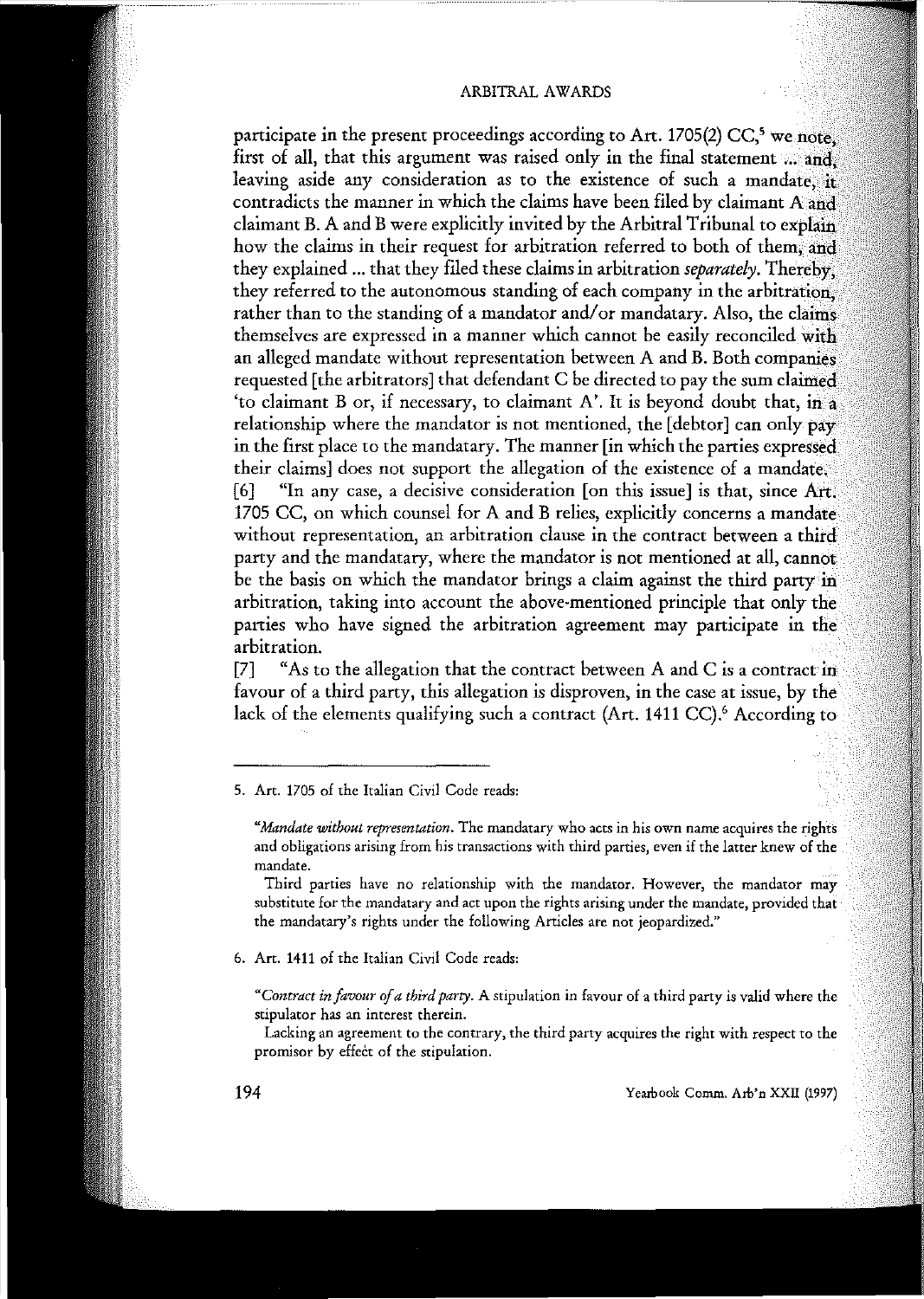# ITALY, MILAN CHAMBER OF NATIONAL & INTERNATIONAL ARBITRATION

jurisprudence, a contract in favour of a third party requires that the parties stipulating the contract intend, when concluding the contract, to benefit a third party directly, in the sense that they consider the performance in favour of the third, who is not a party to the contract, to be *an element ofthe mutuai contractual performance.'* This is not *the* case of the contract between A and C, with respect to a hypothetical benefit for B as a structural element of that **contrae!.**

[8] "As to the nature of the present award, the Tribunal notes that 'an *agreement,* providing for the referral to arbitrators of *the* disputes arising out **af separate and unconnected contracts between the** *same* **parties, leads to** separate arbitration agreements, although formally contained in a single **document'. In such a situation, 'an award, which settles the disputes under arre** of these relationships, and postpones the settlement of the others, is a final, rather than a partial, award'.<sup>8</sup> The Tribunal deems this jurisprudence to be correct, fully agrees with it and finds that it particularly applies here, where:

- claimant A and claimant B have requested separately that their respective claims against defendant C be granted;

- defendant C has objected to the admissibility of the claims filed by **claimant B;**

- it appears that B was not a party to the arbitration agreement on which the present arbitration is based.

Thus, we must terminate these proceedings by a final award, concerning the  $clains$  submitted by claimant  $\overline{B}$  and related objections.

[9] "The costs follow the outcome of the case, and are determined exclusively with respect to the settlement of the preliminary issue concerning the claims submitted by claimant B.

[10] "The Arbitral Tribunal finds and holds that it lacks jurisdiction over the claims subrnitted by claimant B against defendant C, because there is no arbitration agreement between them; it finds and holds, consequently, that any

**However, the [stipulation] may be revoked or modified by the stipulator, as long as the third party has not declared, alsa with respeet to the promisor, thar he intends to prafit from it. If the stipulation is revoked or the third party refuses to prafit from it, the performance is in favour af the stipulator, unless the intention af the parties or the nature of the contrae! shows otherwise."**

**<sup>7.</sup> The Arbitral Tribunal referred to a decision of the Italian Supreme Court of 11 June 1983 no. 4012, and to the Court of First Instance, Florence, 3 January 1961, published in Foro Padano** 1962, Vol. I, pp. 277 et seq.

**<sup>8.</sup> "Supreme Court, 28 June 1994 no. 6206."**